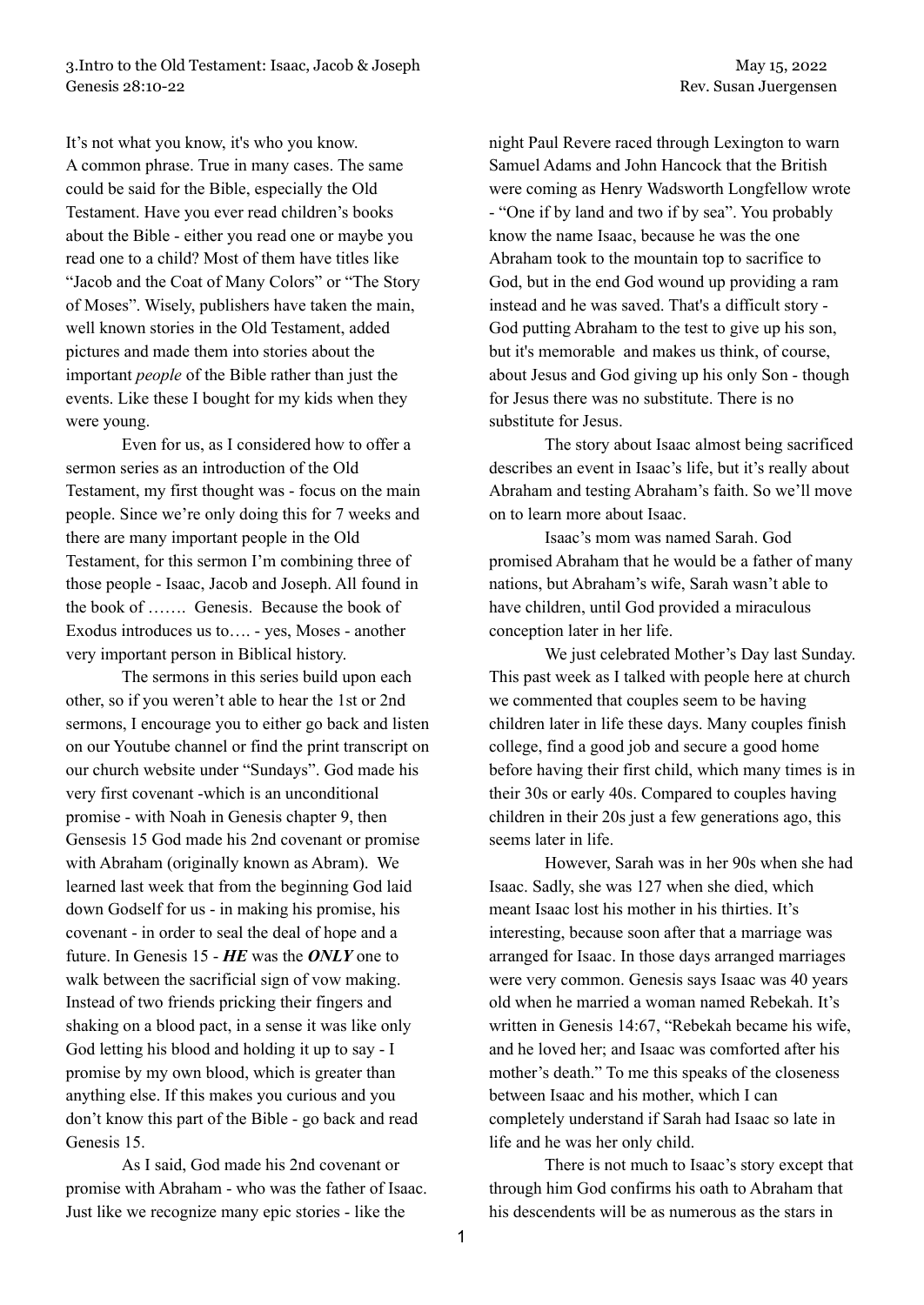the sky. Which provides another miracle opportunity by God, because it turned out that Rebekah wasn't able to have children either. Genesis 25:21 says, "Isaac prayed to the Lord on behalf of his wife, because she was barren. The Lord answered his prayer and his wife Rebekah became pregnant."

My personal story is that I also prayed fervently to God to be able to have children. I was close to 30 when I was ready and as many women experience, I was anxious that I wouldn't be able to have any children - just general anxiety as often happens for women I think when we first begin trying. I was a pastor at Chula Vista 1st UMC at the time and two of the many faithful women there - Barbara Eveland and Inez Scott - we met weekly for months just to pray for one another. It was so precious. We prayed for many things, but one of my prayer requests was to be able to have children and for patience to wait for God's good timing of that possibility.

The waiting was so hard and the monthly disappointments were even more difficult - as many of you know. But for me, after a lot of prayer, it turned out I was able to bear children - and not only were we blessed with an amazing boy, Drew - who is actually here worshiping with us this morning visiting from Colorado for a few days - but we also were able to have an amazing girl, Mara, three years after Drew. Though I absolutely love being your pastor and being the wife of Mark, being the mother of Drew and Mara makes EVERYTHING else pale in comparison.

So Isaac might not have done much, but his role in fathering Jacob, made all the difference in the genealogy leading to Christ.

Though Jacob is the one named in the first chapter of Matthew in the genealogy of Jesus, Jacob also had a twin named Esau. If you're able and willing please look with me at Genesis 25 starting at verse 22 to hear more about that story. [Read Genesis 25:22-28]

What a perfect setup for a great story, right? "Isaac, who had a taste for wild game, loved Esau, but Rebekah loved Jacob"

You can tell there is a storytelling payoff later that comes from this earlier setup, namely, that Rebekah, who loved Jacob more, conspired with

Jacob to trick Isaac and Esau. You see - Esau & Jacob were twins, but Esau was born first. That meant when it came time for the inheritance after Isaac's death, Esau had the birthright - he would get everything. But when the time came, Jacob and Rebekah tricked Isaac into thinking he was giving his blessing to Esau, when it was really Jacob instead. Esau loses his inheritance to Jacob and when he realizes it he gets REALLY mad and vows to kill Jacob. Does that remind you of any other sibling stories in the Old Testament? One sibling getting so mad at another that they kill them?

But that's just an old testament thing, right? That sort of thing never happens in modern day siblings or people getting so mad at each other for various reasons that we hurt each other. That's never happened in your life, right? Or does that bring to mind your own story - how either you were harmed or possibly you harmed another?

This story of Jacob tricking Esau, yet still carrying the blessing of God, for me, is a teaching that God's ending is very different than the ending we expect or fear. I can think of so many examples just from this past week as I've spoken & prayed with many of you about your troubles in life - that as we move through this present darkness - as Psalm 57 calls them "destroying storms" - we don't know how things are going to end. We just don't know. Of course that's the difference between us and God. We can't see the future. Though I believe every person helps define the future with their choices and we have free will in life, we don't know what the end will be. I believe God desires for us and for all people, the best ending, which is always possible by God's grace, because of his work on the cross through Jesus, which changed the whole trajectory of time. Through Faith in Jesus, by Grace, in every way - salvation, new life and love are all totally attainable. But we lose sight of that. As the phrase goes discouragement is Satan's most powerful tool.

Which leads us to Joseph - Jacob's 11th son one of the most positive, hopeful and strong patriarchs in the Bible. If there was ever a story of bad things turned for good, this is it. Once again, most of you know the name and story of Joseph and his coat of many colors. It could be because this story was made into a famous broadway